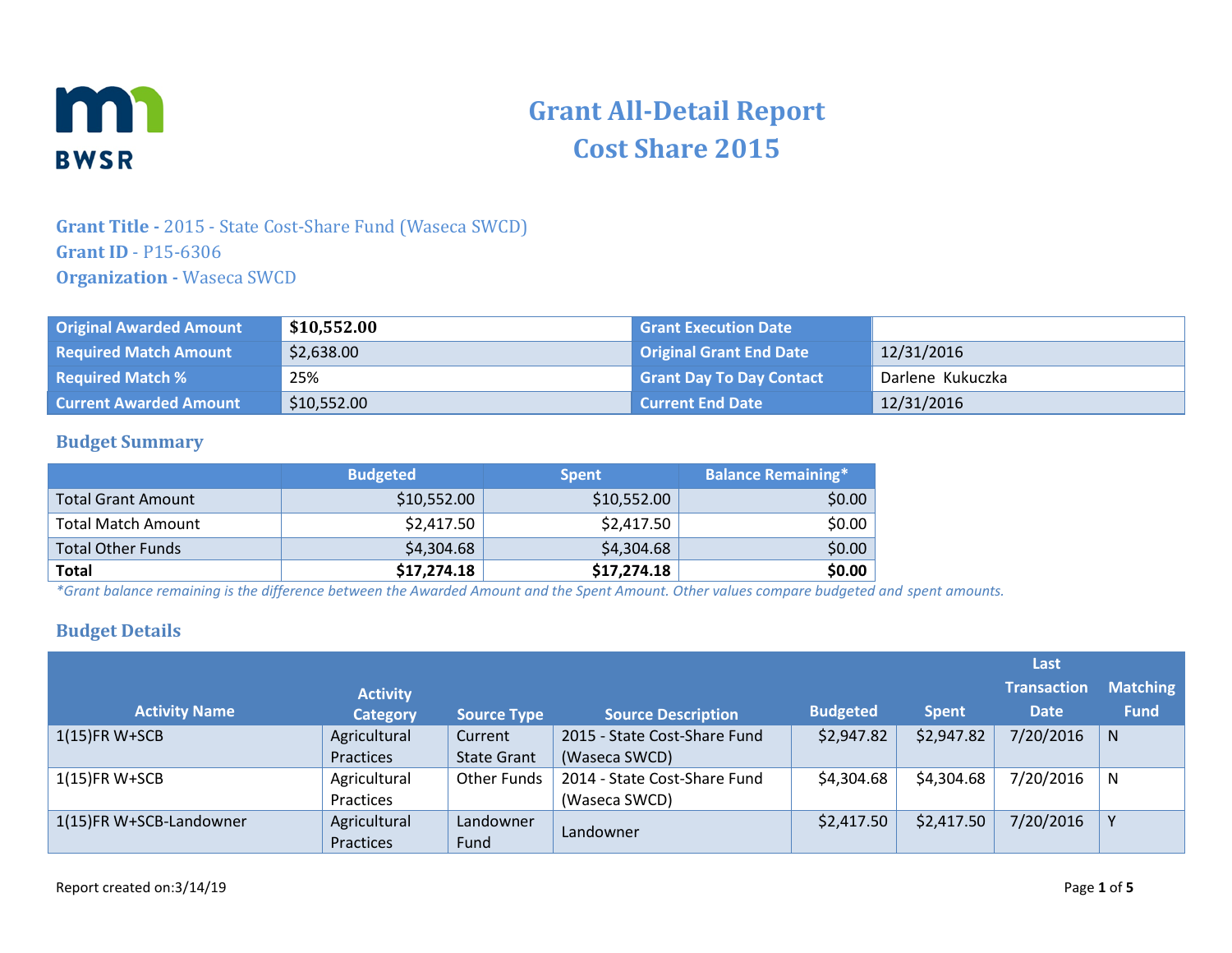|                      |                 |                    |                              |                 |              | Last               |                 |
|----------------------|-----------------|--------------------|------------------------------|-----------------|--------------|--------------------|-----------------|
|                      | <b>Activity</b> |                    |                              |                 |              | <b>Transaction</b> | <b>Matching</b> |
| <b>Activity Name</b> | <b>Category</b> | <b>Source Type</b> | <b>Source Description</b>    | <b>Budgeted</b> | <b>Spent</b> | <b>Date</b>        | <b>Fund</b>     |
| $1(15)$ FR W+SCB-TA  | Administration  | Current            | 2015 - State Cost-Share Fund | \$2,417.50      | \$2,417.50   | 7/20/2016          | N               |
|                      | /Coordination   | <b>State Grant</b> | (Waseca SWCD)                |                 |              |                    |                 |
| T/A                  | Agricultural    | Current            | 2015 - State Cost-Share Fund | \$5,186.68      | \$5,186.68   | 12/31/2016         | N               |
|                      | Practices       | <b>State Grant</b> | (Waseca SWCD)                |                 |              |                    |                 |

#### **Activity Details Summary**

| <b>Activity Details</b> | <b>Total Action Count</b> | <b>Total Activity Mapped</b> | <b>Proposed Size / Unit</b> | <b>Actual Size / Unit</b> |
|-------------------------|---------------------------|------------------------------|-----------------------------|---------------------------|
| 350 - Sediment Basin    |                           |                              | 300 LINEAR FEET             | 300 LINEAR FEET           |

# **Proposed Activity Indicators**

| <b>Indicator Name</b><br><b>Activity Name</b> | <b>Value &amp; Units</b> | <b>Waterbody</b> | <b>Calculation Tool</b> | <b>Comments</b> |
|-----------------------------------------------|--------------------------|------------------|-------------------------|-----------------|
|-----------------------------------------------|--------------------------|------------------|-------------------------|-----------------|

# **Final Indicators Summary**

| <b>Indicator Name</b>       | <b>Total Value</b> | <b>Unit</b> |
|-----------------------------|--------------------|-------------|
| <b>SEDIMENT (TSS)</b>       | 15.75              | TONS/YR     |
| <b>SOIL (EST. SAVINGS)</b>  | 15.75              | TONS/YR     |
| PHOSPHORUS (EST. REDUCTION) | 18.11              | LBS/YR      |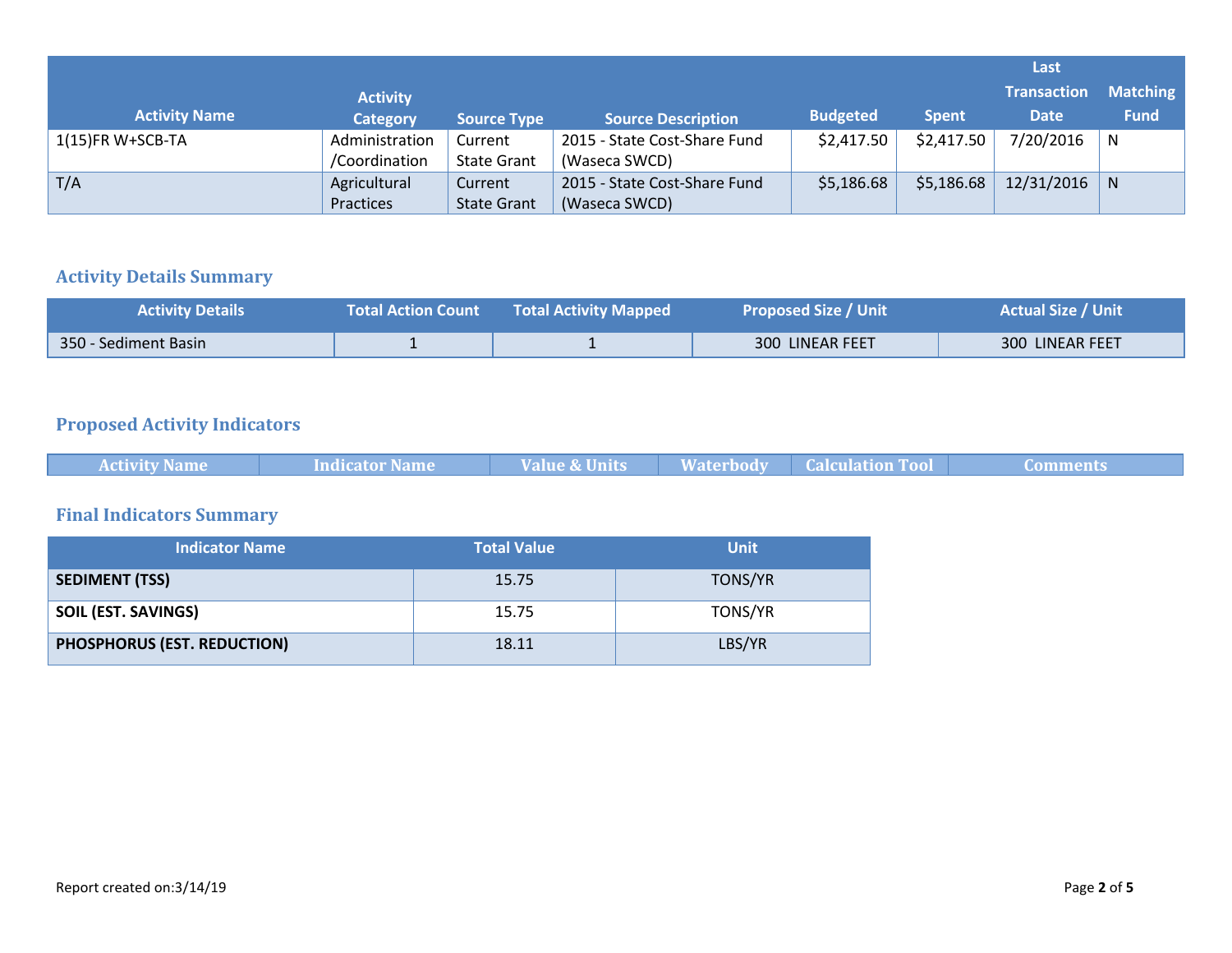# **Grant Activity**

| <b>Grant Activity - 1(15)FR W+SCB</b> |                                                                                                                          |                 |           |
|---------------------------------------|--------------------------------------------------------------------------------------------------------------------------|-----------------|-----------|
| <b>Description</b>                    | $1(15)$ FR W+SCB                                                                                                         |                 |           |
| <b>Category</b>                       | AGRICULTURAL PRACTICES                                                                                                   |                 |           |
| <b>Start Date</b>                     | 10-Nov-15                                                                                                                | <b>End Date</b> | 20-Jul-16 |
| <b>Has Rates and Hours?</b>           | No                                                                                                                       |                 |           |
| <b>Actual Results</b>                 | Constructed a 300 foot water and sediment control basin along with 300 feet of 4 inch channel tile and one 6 inch direct |                 |           |
|                                       | intake.                                                                                                                  |                 |           |

|                                    |                              | <b>Activity Action - 1(15)FR W+SCB</b> |                                                                                                                   |                       |                            |       |                                        |
|------------------------------------|------------------------------|----------------------------------------|-------------------------------------------------------------------------------------------------------------------|-----------------------|----------------------------|-------|----------------------------------------|
|                                    | <b>Practice</b>              |                                        | 350 - Sediment Basin                                                                                              |                       | <b>Count of Activities</b> |       | $\mathbf{1}$                           |
|                                    | <b>Description</b>           |                                        | Constructed a 300 foot water and sediment control basin. As well as 300 feet of channel tile and a direct intake. |                       |                            |       |                                        |
|                                    | <b>Proposed Size / Units</b> |                                        | 300.00 LINEAR FEET                                                                                                | Lifespan              |                            |       | 10 Years                               |
|                                    | <b>Actual Size/Units</b>     |                                        | 300.00 LINEAR FEET                                                                                                | <b>Installed Date</b> |                            |       | 20-Jul-16                              |
|                                    | <b>Mapped Activities</b>     |                                        | $1$ Point(s)                                                                                                      |                       |                            |       |                                        |
| Final Indicator for 1(15)FR W+SCB  |                              |                                        |                                                                                                                   |                       |                            |       |                                        |
| <b>Indicator Name</b>              |                              | <b>SEDIMENT (TSS)</b>                  |                                                                                                                   |                       | <b>Value</b>               | 15.75 |                                        |
| <b>Indicator Subcategory/Units</b> |                              |                                        | WATER POLLUTION (REDUCTION ESTIMATES) TONS/YR                                                                     |                       | <b>Calculation Tool</b>    |       | <b>BWSR CALC (GULLY STABILIZATION)</b> |
| <b>Waterbody</b>                   |                              | LeSeuer                                |                                                                                                                   |                       |                            |       |                                        |
| Final Indicator for 1(15)FR W+SCB  |                              |                                        |                                                                                                                   |                       |                            |       |                                        |
| <b>Indicator Name</b>              |                              |                                        | PHOSPHORUS (EST. REDUCTION)                                                                                       |                       | <b>Value</b>               | 18.11 |                                        |
| <b>Indicator Subcategory/Units</b> |                              |                                        | WATER POLLUTION (REDUCTION ESTIMATES) LBS/YR                                                                      |                       | <b>Calculation Tool</b>    |       | <b>BWSR CALC (GULLY STABILIZATION)</b> |
| <b>Waterbody</b>                   |                              | LeSeuer                                |                                                                                                                   |                       |                            |       |                                        |
| Final Indicator for 1(15)FR W+SCB  |                              |                                        |                                                                                                                   |                       |                            |       |                                        |
| <b>Indicator Name</b>              |                              |                                        | SOIL (EST. SAVINGS)                                                                                               | <b>Value</b>          | 15.75                      |       |                                        |
| <b>Indicator Subcategory/Units</b> |                              |                                        | WATER POLLUTION (REDUCTION ESTIMATES) TONS/YR                                                                     |                       | <b>Calculation Tool</b>    |       | <b>BWSR CALC (GULLY STABILIZATION)</b> |
| <b>Waterbody</b>                   |                              | LeSeuer                                |                                                                                                                   |                       |                            |       |                                        |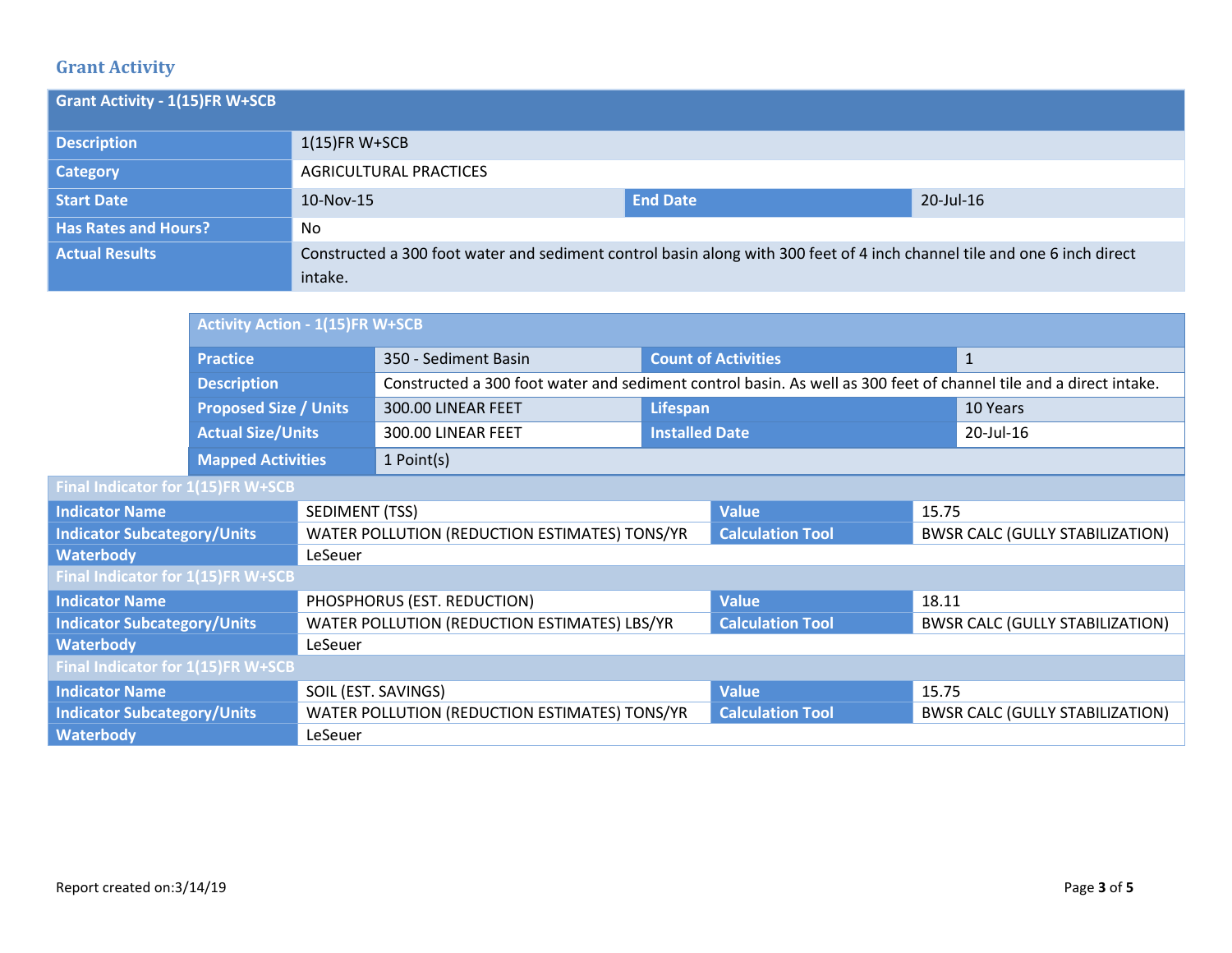| <b>Grant Activity - 1(15)FR W+SCB-Landowner</b> |                                                        |                 |           |  |  |
|-------------------------------------------------|--------------------------------------------------------|-----------------|-----------|--|--|
| <b>Description</b>                              | 1(15)FR W+SCB-Landowner                                |                 |           |  |  |
| <b>Category</b>                                 | AGRICULTURAL PRACTICES                                 |                 |           |  |  |
| Start Date                                      | 10-Nov-15                                              | <b>End Date</b> | 20-Jul-16 |  |  |
| <b>Has Rates and Hours?</b>                     | No                                                     |                 |           |  |  |
| <b>Actual Results</b>                           | Constructed 300 foot water and sediment control basin. |                 |           |  |  |

| <b>Grant Activity - 1(15)FR W+SCB-TA</b> |                                                                                                         |                 |           |  |  |
|------------------------------------------|---------------------------------------------------------------------------------------------------------|-----------------|-----------|--|--|
| <b>Description</b>                       | $1(15)$ FR W+SCB-TA                                                                                     |                 |           |  |  |
| <b>Category</b>                          | ADMINISTRATION/COORDINATION                                                                             |                 |           |  |  |
| <b>Start Date</b>                        | 10-Nov-15                                                                                               | <b>End Date</b> | 20-Jul-16 |  |  |
| <b>Has Rates and Hours?</b>              | No.                                                                                                     |                 |           |  |  |
| <b>Actual Results</b>                    | 300 foot water and sediment control basin. Portion used for staff hours used to complete this contract. |                 |           |  |  |